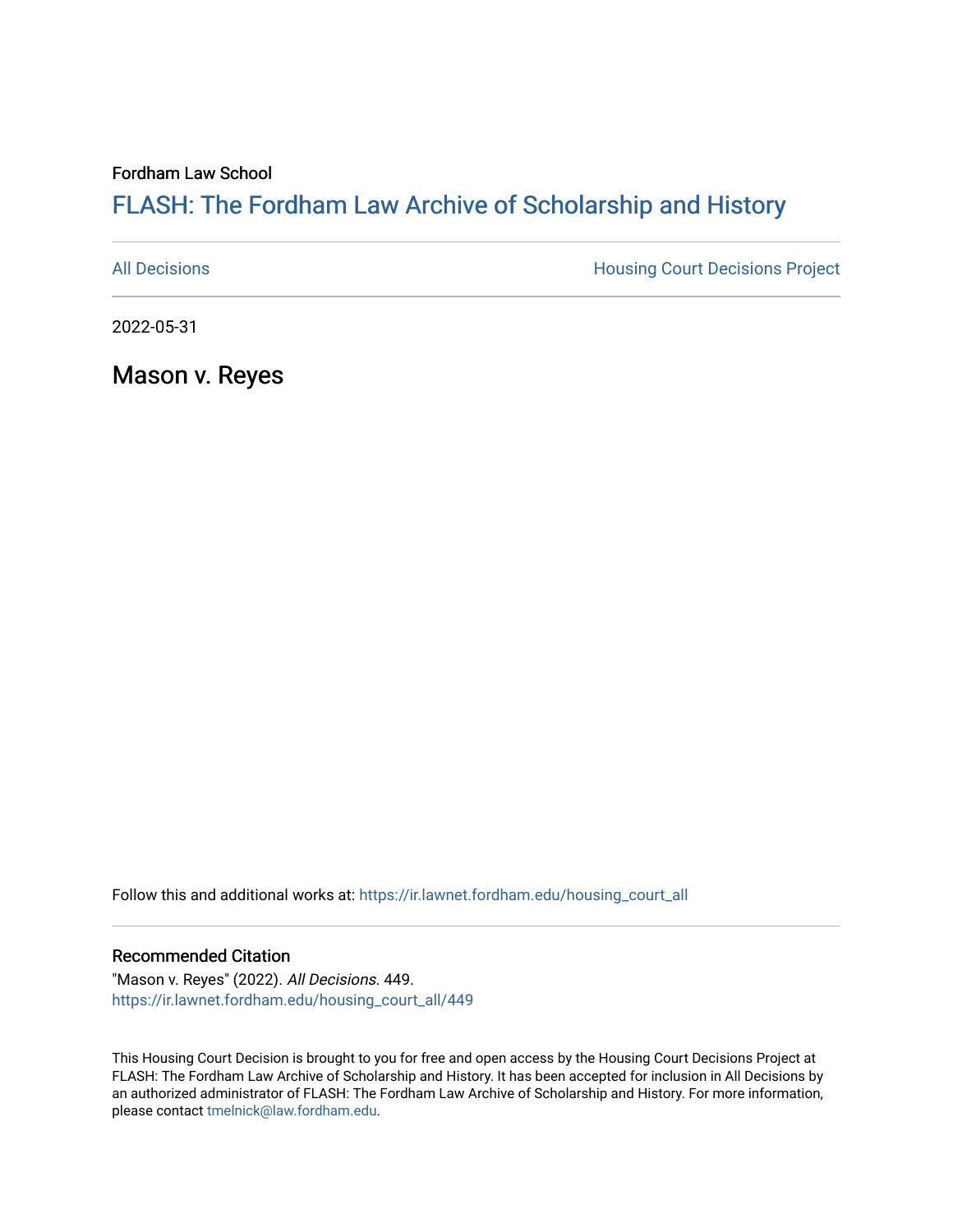[\*1]

Mason v Reyes 2022 NY Slip Op 50458(U) Decided on May 31, 2022 Civil Court Of The City Of New York, Kings County Cohen, J. Published by New York State Law Reporting Bureau pursuant to Judiciary Law § 431. This opinion is uncorrected and will not be published in the printed Official Reports.

Decided on May 31, 2022

Civil Court of the City of New York, Kings County

## Stanley Mason, Petitioner

against

Tiffany Reyes John Doe & Jane Doe, Respondents.

Index No. LT No. 59783/20

For Petitioner: Rawle Pantaleon 111 Court street, 2R Brooklyn, NY 11207  $(216)$  570-4532

For Respondent: Vladimir Ampov Riseboro Community Partnership 7 De Sales Place Brooklyn, NY 11207 7183442697

Hannah Cohen, J.

Recitation, as required by CPLR 2219(a), of the papers considered in the review of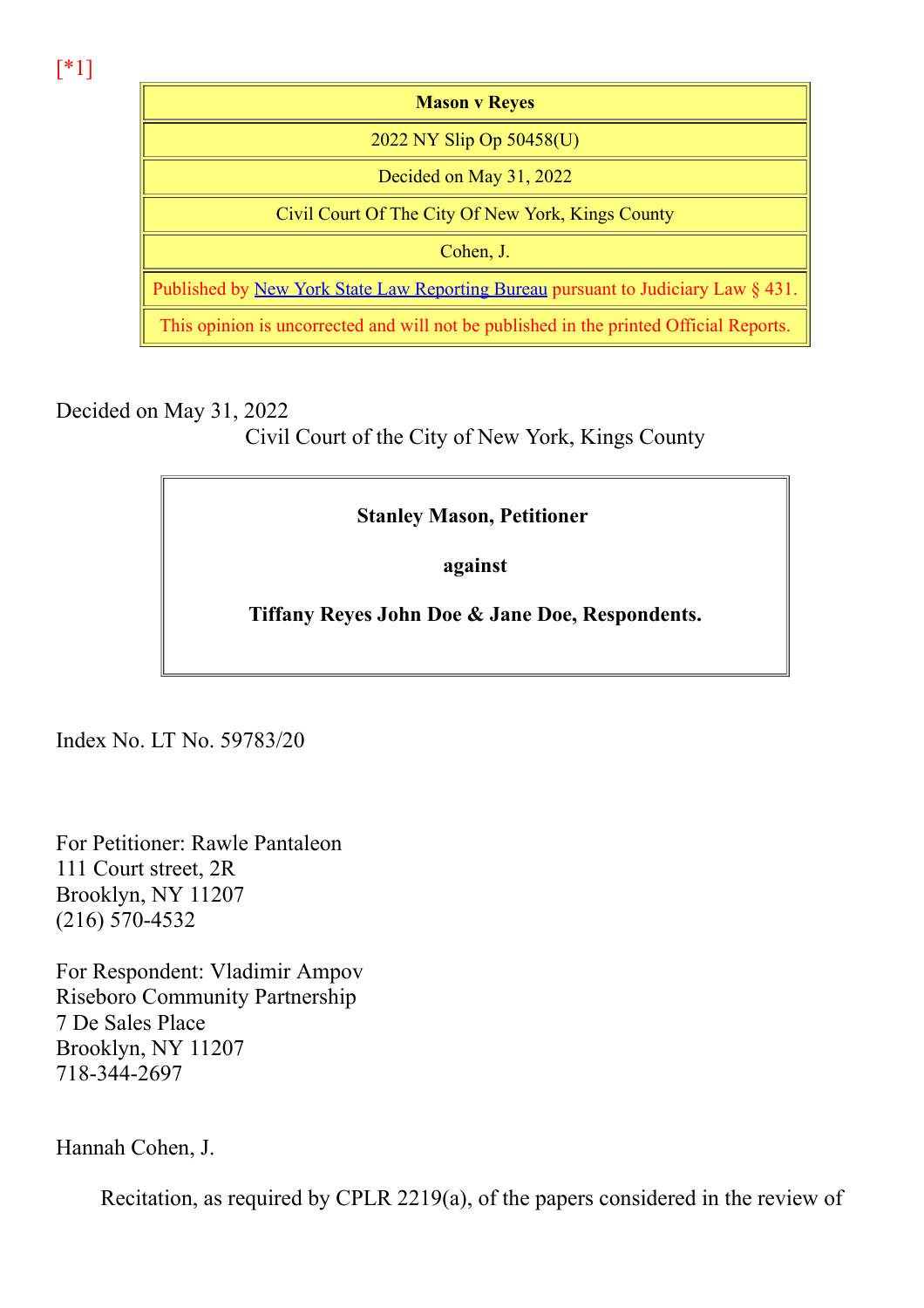petitioners motion to vacate the ERAP stay and to proceed to trial and ensuing opposition and reply.

## Papers Numbered

Notice of Motion 1 Opposition 2 Reply 3

Upon the foregoing cited papers, the Decision and Order on this motion is as follows:

Petitioner Stanley Mason commenced this nonpayment proceeding against Tiffany Reyes seeking rental arrears on or about September 2020. On October 29, 2020 respondent answered the petition. On January 04, 2022 respondent filed a hardship declaration which stayed the proceeding through January 15, 2022. On February 22, 2022 the court was notified that respondent filed for ERAP and the proceedings were stayed. Petitioner now with counsel moves [\*2]by order to show cause dated March 31, 2022 seeking to restore the matter for hearing on whether the ERAP program provides a stay for this proceeding and upon a finding of non eligibility, seeks a final judgment and warrant. Petitioner argues that the ERAP stay should be lifted (1) as at the time of filing of the ERAP application, there were no funds available and as such, the application was not made in good faith; (2) respondent has no lease and has not paid rent since February 2019 in this two family house. Petitioner avers that there is over \$58,000 in rental arrears due. Petitioner also argues that the automatic stay violates petitioner's due processrights similar to the findings in Chrysafis v Marks , Sup Ct., U.S., S.Ct., L.Ed.2d 2021 WL 3560766 (8-12-21). Petitioner argues that continuing a stay would be futile, as the petitioner has no interest in continuing the landlord tenant relationship.

In opposition respondent argues that petitioner commenced a non payment proceeding and that she is entitled to the stay provided by the ERAP statute as her application is pending. Respondent argues that if petitioner completes the ERAP application, she would be eligible for ERAP arrears assistance and then would be able to apply to DSS/HRA to restore her FHEPS and pay any outstanding arrears.

The legislature enacted a statute to distribute funds to pay rental arrears and known as the COVID-19 Emergency Rental Assistance Program ("ERAP"), codified at L. 2021, c.56, part BB, amended by L. 2021, c 417, Part A. Section 8 of subpart A of part CC of chapter 56 of the laws of 2021 states:

"Except as provided in section nine-a of this act, eviction proceedings for a holdover or expired lease, or non-payment of rent or utilities that would be eligible  $\frac{1}{2}$  ,  $\frac{1}{2}$  ,  $\frac{1}{2}$  ,  $\frac{1}{2}$  ,  $\frac{1}{2}$  ,  $\frac{1}{2}$  ,  $\frac{1}{2}$  ,  $\frac{1}{2}$  ,  $\frac{1}{2}$  ,  $\frac{1}{2}$  ,  $\frac{1}{2}$  ,  $\frac{1}{2}$  ,  $\frac{1}{2}$  ,  $\frac{1}{2}$  ,  $\frac{1}{2}$  ,  $\frac{1}{2}$  ,  $\frac{1}{2}$  ,  $\frac{1}{2}$  ,  $\frac{1$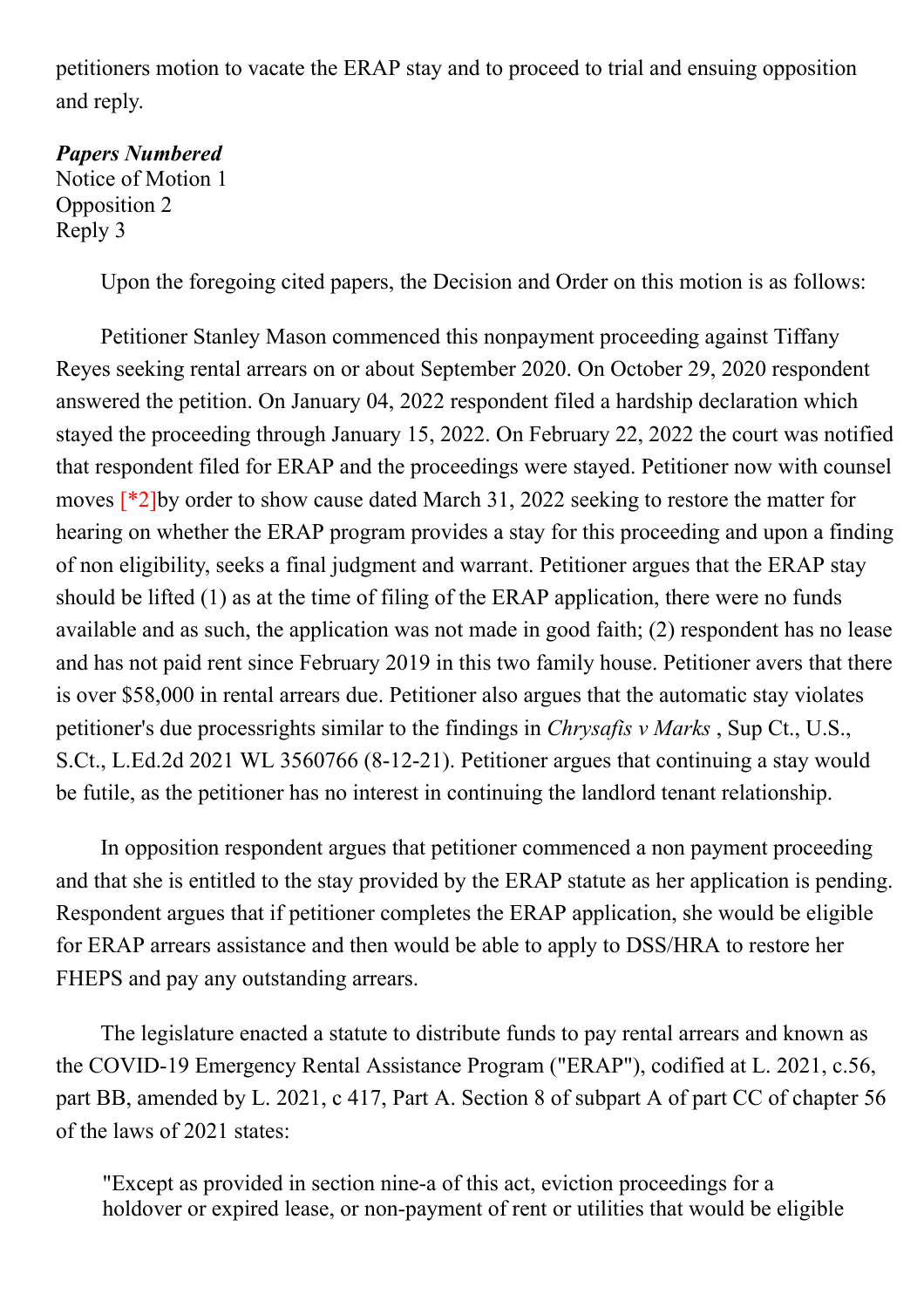for coverage under this program shall not be commenced against a household who has applied for this program or any local program administering federal emergency rental assistance program funds unless or until a determination of ineligibility is made. Except as provided in section nine-a of this act, in any pending eviction proceeding, whether filed prior to, on, or after the effective date of this act, against a household who has applied or subsequently applies for benefits under this program or any local program administering federal emergency rental assistance program funds to cover all or part of the arrears claims be the petitioner, all proceedings shall be stayed pending a determination of eligibility."

The plain language of the statute clearly indicates that any pending ERAP application stays a proceedings until an eligibility determination is made. However, the court has inherent authority to determine eligibility for purposes of the stay, and any concerns when facts indicate a lack of fairness, credibility, fraud or bad faith. (See Iisdoro v Team Properties LLC., 2021 NY Slip Op 32626[U] [NY Sup Ct NY Co 2021]; 255 Skyline Drive Ventures v Ryant [L & T 50014-20 [Civ Ct Richmond Co 2021]; *Harbor Tech LLC v Correa*, 73 Misc 3d 1211[A] [Civ Ct Kings co 2021]; Grevitch v Robinson L & T 7263918 [Civ Ct Kings Co 2022]; Sea Park LP v Foster, 74 Misc 3d 213 [Civ Ct Kings co 2021]; 560-566 Hudson LLC v Hillman, NY Slip Op 30718(U) [Civ Ct NY co 2022]; 204 W. 55th St LLC v Mackler, NY Slip Op 32901(u) [Civ Ct NY Co]; Kristiansen v Serating NY Slip Op 22097 [NY Dist CT Suffolk Co 2022; *Zheng v Guiseppone*, 74 Misc 3d 1231<sup>[A]</sup> [Richmond Co Civ Ct 2022]; Papandrea-Zavaglia v Arroyave, WL 1098889 [Civ Ct Kings Co 2022]). The court has inherent power, and indeed responsibility, to the administration of justice, to control their calendars and to supervise the course of litigation before them. See Grisi v Shainswit, 199 AD2d 418 [AD 1st Dept 1986]).

The court is aware that the legislature in enacting laws determines the public policy of a  $[^*3]$ state and undoubtedly enacted the provisions of the COVED-19 Emergency Rental Assistance Program in order to meet the challenges of tenants and lawful occupants in remaining in their homes while attempting to meet their financial obligations in paying rent during and through the pandemic period. It is the courts role to interpret the laws and give appropriate effect to the legislative intent while ensuring the rights of all individuals. (See Campaign for Fiscal Equity v State of New York, 100 NY2d 893 [2003]). Previously in the case of *Chrysafis v Marks*, Sup Ct., U.S., S.Ct., L.Ed.2d 2021 WL 3560766 (8-12-21) the United Stated Supreme Court found that the New York statute allowing a tenant's ability to self certify financial hardship which stayed a proceeding, without the ability to challenge such a declaration in the court violated due process. This led the New York State legislature to revise the statute to permit a legal challenge to the Hardship declaration. Here, similarly, when filing an ERAP application, any person may file an ERAP application, which stays a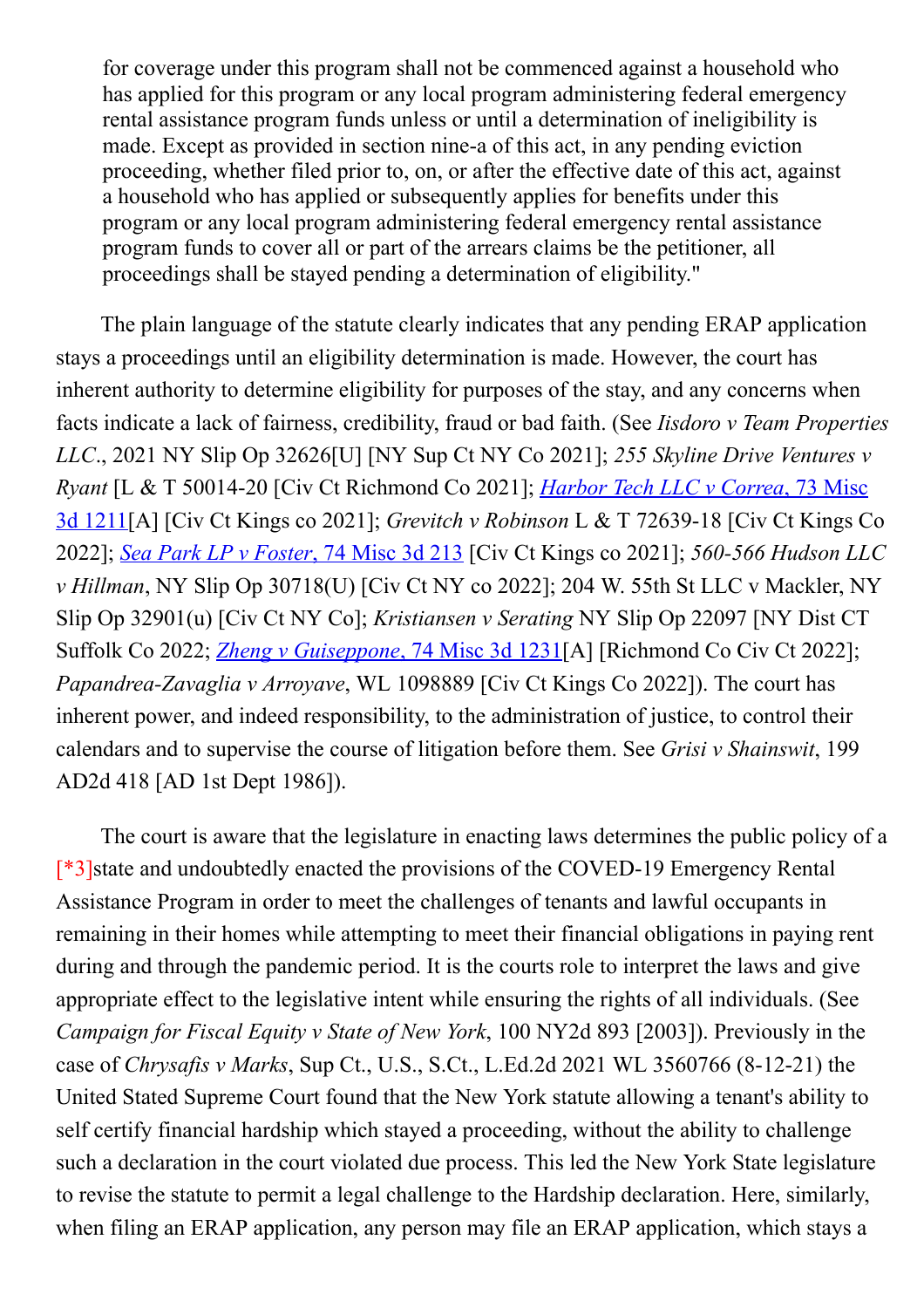proceeding until a determination is made, The mere act of filing the application, regardless of whether the person is a tenant, lawful occupant, squatter, family member, guest, licensee, former employee, would conceivably stay the proceeding. The statute had no mechanism if the application was not completed timely, and provides no time frame for a decision, evoking a stay of indefinite stature. The person filing the application evokes the automatic stay even if such application was not made in good faith or where rent or use and occupancy is not sought. These concerns are similar to the concerns raised in Chrysafis, supra which barred one party from participating and engaging in the process.

Here, however, petitioner in its petition acknowledges that respondent is a tenant that allegedly owes rental arrears. An approval by the ERAP program, although perhaps not satisfying the entire rental arrears owed by a respondent, would assist in preserving a tenancy.

The court is mindful that in appropriate circumstances, the court has the authority to liftthe ERAP stay (See *Abuelafiya v Orena*, 73 Misc 3d 576 [Dist Ct 3rd Dist Suffolk co 2021] where court found it had inherent authority by statute to determine a households eligibility under ERAP and found the respondents did not qualify as they were not experiencing housing instability as they owned another home; Actie v Gregory, 2022 NY Slip Op 501117[U] [Civ Ct Kings Co 2022] where court vacated the ERAP stay as petitioner sought to recover possession of the premises in a four or less unit building, for himself and the use of his family. The court went on to opine that an approval of an ERAP application would not result in the preservation of creation of a tenancy. See also 2986 Briggs LLC v Evans, 2022 NY Slip Op 50215(U) [Civil Ct, Bronx County 2022] (where the court found an occupant licensee does not owe "rent" as contemplated by the ERAP statute and was therefore not eligible for the stay; Kelly v Doe, 2022 NY Slip Op 22077 [Civil Ct Kings Co 2022] where court found alleged squatters were presumably not tenants entitled to an ERAP stay as there was no "rent" sought or owed); Ami v Ronen, 2022 NY Slip Op 22098 [ Civ Ct Kings Co] (where court found landlord was permitted to proceed with eviction despite possible success in tenant's ERAP application in a two family home); Karen Realty Assoc LLC v Perez, NY Slip Op 22093 [Civ Ct Queens Co 2022] (where court found lifting of ERAP stay appropriate as petitioner would not accept ERAP funds and such funds would not create a tenancy); US Bank Trust NA v Alton, NY Slip Op 22051[ Justice Ct Dutchess Co 2022] (where court found ERAP did not apply to individuals who have no obligation to pay rent).

Although statutes will ordinarily be accorded their plain meaning, courts should